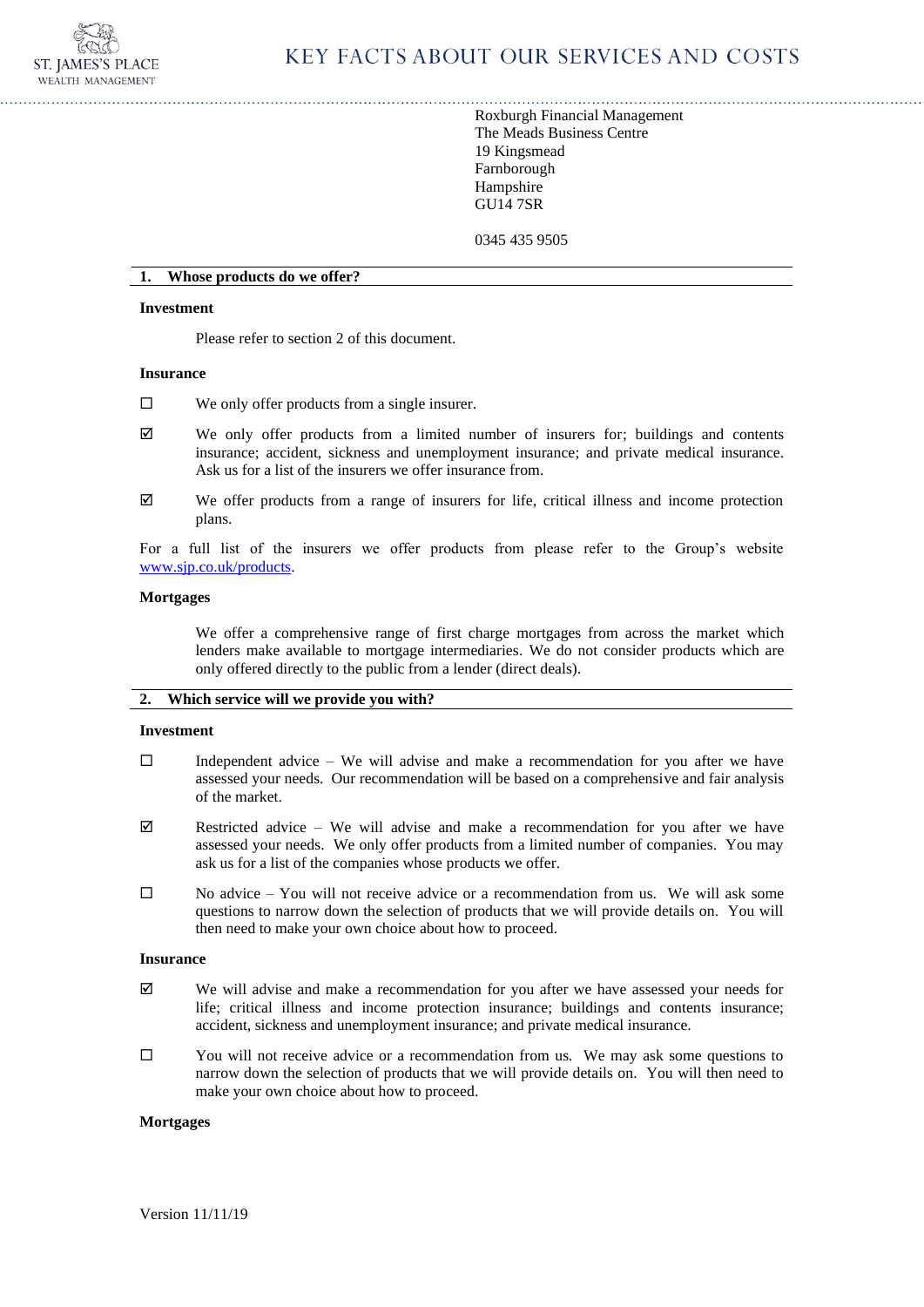We will advise and make a recommendation for you after we have assessed your needs. Our recommendation will be based on a comprehensive analysis of the first charge mortgage products available through mortgage intermediaries.

# **3. What will you have to pay us for our services?**

Neither our advice nor our products are free. You will pay us charges for both. The details of these charges will be discussed with you and set out in detail on the personalised illustration we will give to you.

To enable you to compare our advice charges with other firms, we set out below the charges we make for our advice and how that advice is paid for. The information on our product charges are set out in the relevant Key Features Document, Key Investor Information Document or Key Information Document.

## **Investment**

## **The cost of our advice and services**

If you decide to invest a lump sum with us, the cost of the initial advice and our services will be 4.5% of the amount you invest.

## **For example, if you invest £100,000, the cost will be £4,500.**

This cost covers all of our expenses incurred in providing, checking and guaranteeing the suitability of your advice. The remuneration of your Partner is only one element of this cost, from which they meet their own business expenses.

If you make a regular investment the cost of our initial advice and services will be 4.5% of the amount you invest over the first 3 years for investment advice and 5 years for pension advice.

# **For example, if you invest £500 per month, the charge will be £810 for investment advice or £1,350 for pension advice.**

If you decide not to make an investment, there is no charge for our advice.

We will also provide you with ongoing advice to review your investment and ongoing contribution levels, if applicable, to ensure it remains appropriate as set out in the "Welcome to St. James's Place" brochure provided by your Partner. The cost of this each year is 0.5% of your total investment and so this annual cost will increase if your investment grows, plus for non-pension advice 3% of each regular contribution made after the initial advice has been paid for.

**For example, if your investments are worth £100,000 in a particular year, the cost for that year would be £500 plus an additional £300 if regular non-pension contributions of £10,000 are made in that year.** 

When you decide to take benefits from your St. James's Place pension as part of your ongoing advice, or when transferring your St. James's Place investment into a different St. James's Place plan, you may agree a charge with your Partner to cover the advice you receive at that point in time. The size of this charge will be detailed in your personalised illustration and be taken from the funds transferred. It may typically be 2% of your investment.

## **For example, if your new investment is £100,000 a 2% charge would be £2,000.**

## **How our advice is paid for**

If you decide to invest with St. James's Place, the costs of our initial and ongoing advice are paid for out of your investment. The specific amount of the advice charge is set out in the personalised illustration that we will provide and discuss with you at the time you make your investment.

The size of any charge agreed for advice on taking benefits from your pension will be detailed on your additional ongoing advice charge form and taken from your Retirement Account. Where this advice relates to a transfer the charge will be detailed on your personalised illustration and be taken from the funds transferred.

## **Keeping up with your payments**

Version 11/11/19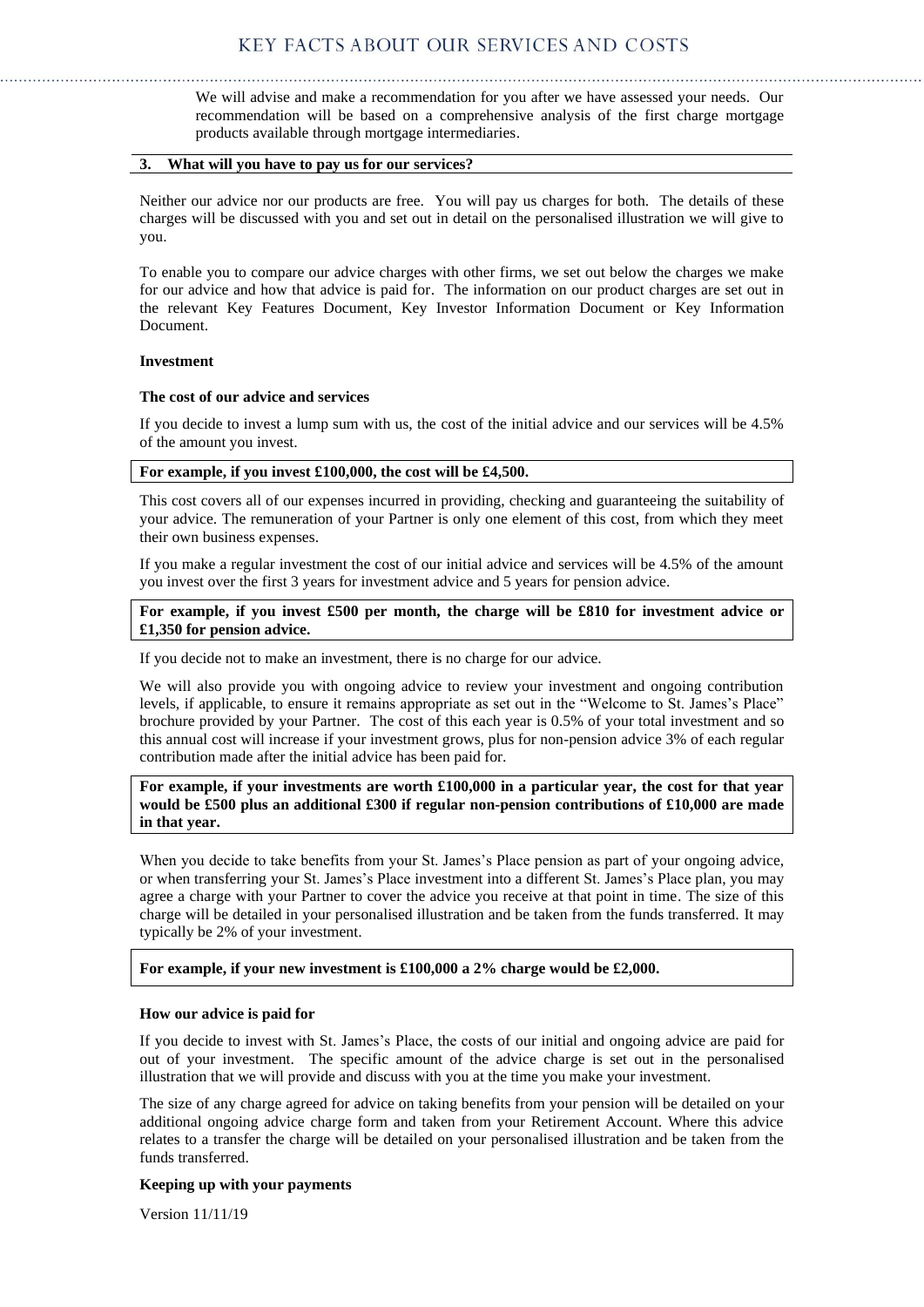If you decide to stop making regular investments, we will stop collecting the remaining initial advice charge instalments (if any) until you decide to restart your investments. If you decide not to make any further regular investments, then no further initial advice charge is payable.

## **Payment for ongoing advice**

The cost for our ongoing advice is also paid for out of your investment.

However, if you no longer wish to benefit from our ongoing advice, you may ask us to stop advising you and to stop reviewing your investment and the charge for ongoing advice will cease.

We believe that regular, ongoing advice enables us to ensure that your investment meets your objectives. Our ongoing fees are paid in this way because we firmly believe that it aligns your interests with ours.

## **Insurance**

We will arrange the policy with the insurer on your behalf.

We may receive remuneration for this from the insurer which is taken from the premium charged to you by the insurer. You will receive a quotation from the insurer which will tell you exactly how much you will pay for any insurance policy.

Where there is a need for you to pay us directly this will be discussed and agreed with you in advance.

## **Mortgages**

Our mortgage advice service is paid for in one of the following ways:

## **Either**

| $\Box$ |  | No fee. We will be paid by procuration fee from the lender. |
|--------|--|-------------------------------------------------------------|
|--------|--|-------------------------------------------------------------|

**or**

 $\boxtimes$  We Charge a minimum fee of £495 and then up to; 1% of the advance for Residential Mortgages and 1.5% for Buy To Let Mortgages. The Maximum fee is £2,000. We will also be paid a procuration fee from the lender.

**or**

# $\square$

We receive no procuration fee from the lender.

You will receive a key facts illustration when considering a particular mortgage, which will tell you about any fees relating to it.

# **Refund of fees**

If we charge you a fee and your mortgage does **not** go ahead for any reason, you will receive:

# **Either**

 $\Box$  A full refund.

## **or**

No refund if your application falls through or you decide not to proceed.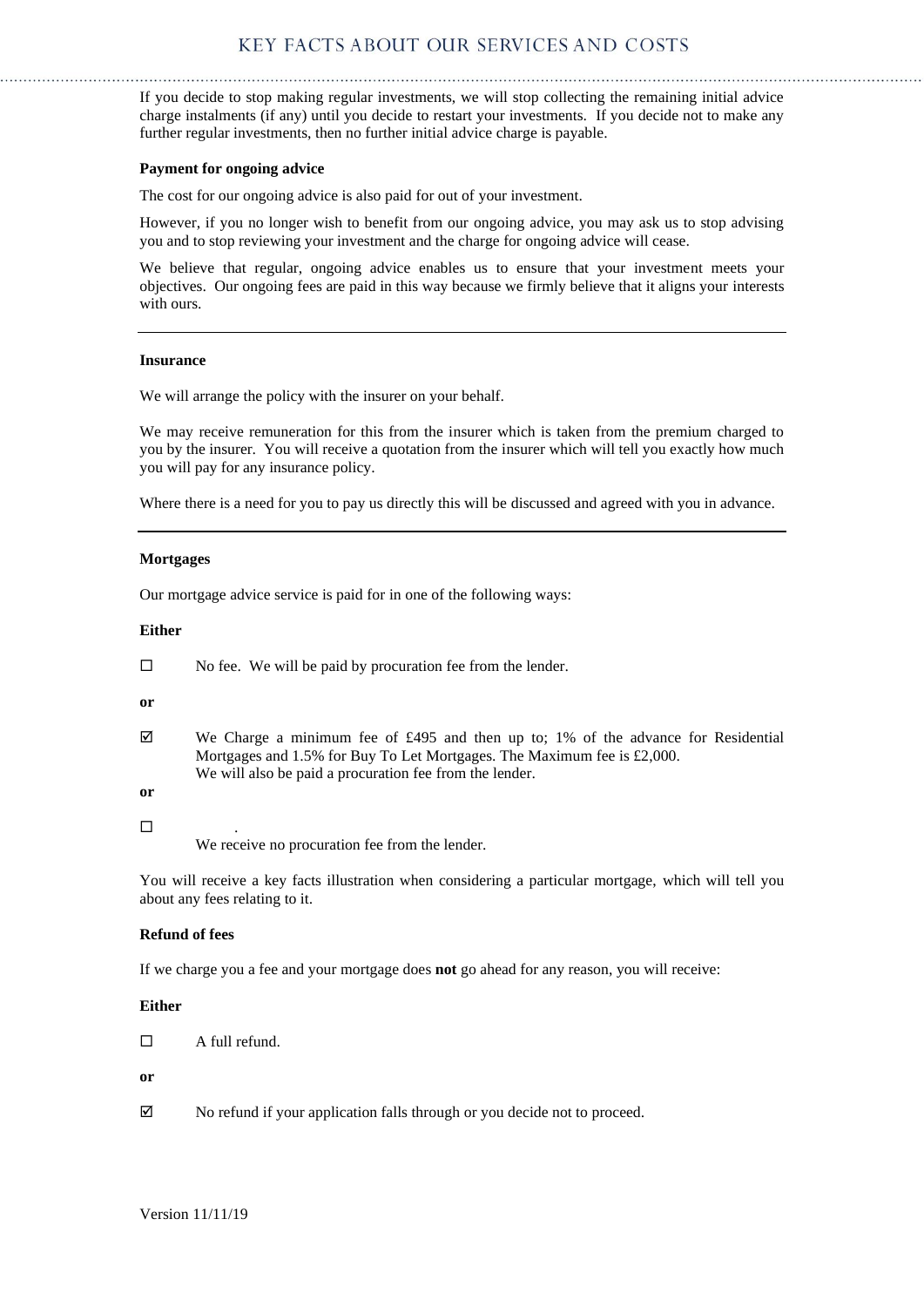# **4. Who regulates us?**

Roxburgh Financial Management is an appointed representative of St. James's Place Wealth Management plc, St. James's Place House, 1 Tetbury Road, Cirencester, Gloucestershire GL7 1FP which is authorised and regulated by the Financial Conduct Authority (FCA), 12 Endeavour Square, Stratford, London E20 1JN. St. James's Place Wealth Management plc's Financial Services Register number is 195351.

St. James's Place Wealth Management plc's permitted business is advising on and arranging investments, mortgages and insurance contracts. For the purposes of the Insurance Distribution Directive, St. James's Place Wealth Management are acting as an insurance intermediary.

You can check this on the Financial Services Register by visiting the FCA's website [www.fca.org.uk/firms/systems-reporting/register](http://www.fca.org.uk/firms/systems-reporting/register) or by contacting the FCA on 0800 111 6768.

# **5. Loans and ownership**

Members of St. James's Place Wealth Management Group plc, provide the St. James's Place Partnership with loan facilities for working capital and other purposes.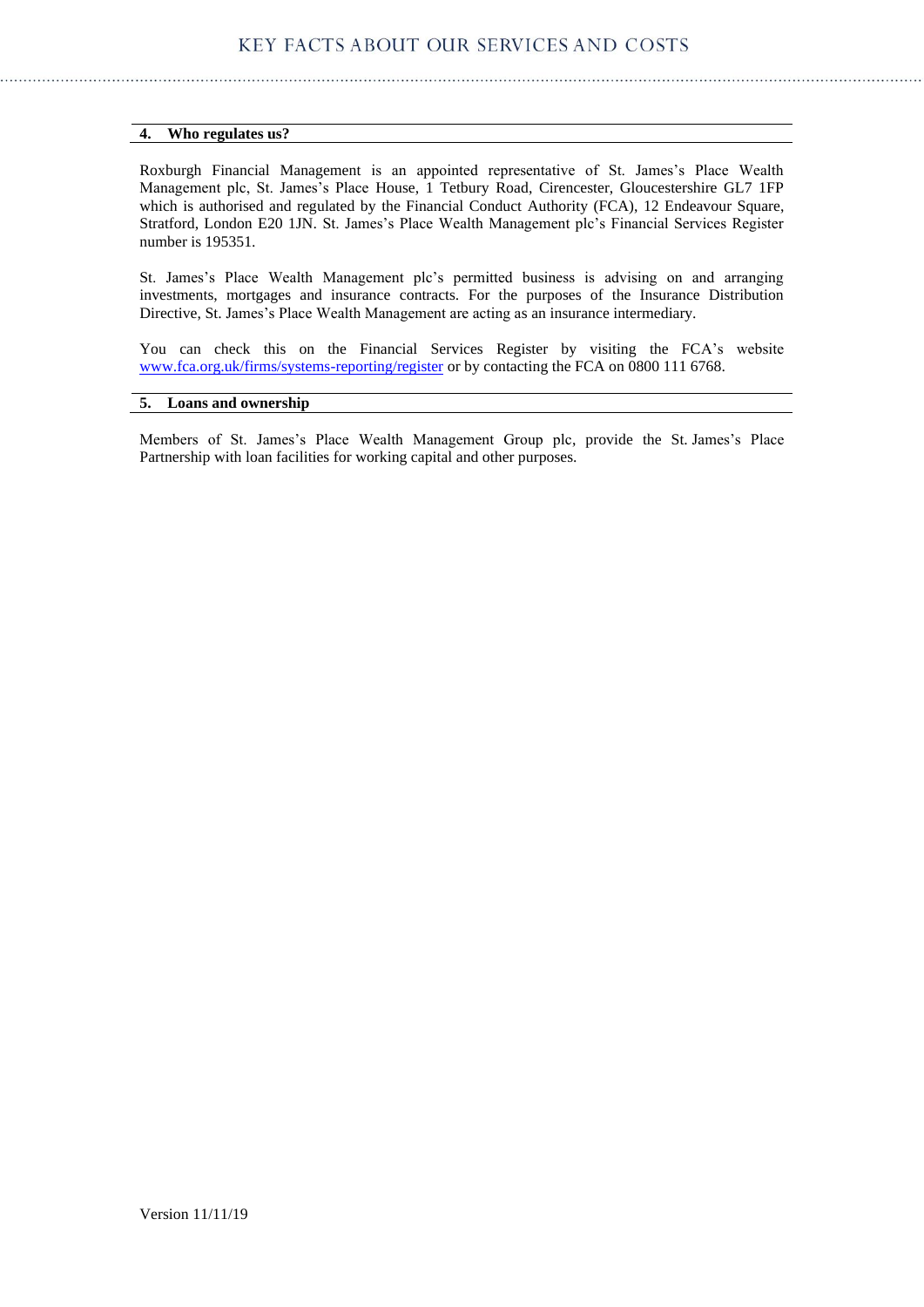# **Terms of Business**

# **St. James's Place Guarantee**

St. James's Place guarantees the suitability of the advice given by members of the St. James's Place Partnership when recommending any of the wealth management products and services available from companies in the Group, more details of which are set out on the Group's website at [www.sjp.co.uk/products.](http://www.sjp.co.uk/products)

# **What to do if you have a complaint**

If you wish to register a complaint, please contact:

| in writing | Write to: Client Liaison, St. James's Place, St. James's Place House, 1 Tetbury |  |  |
|------------|---------------------------------------------------------------------------------|--|--|
|            | Road, Cirencester, Gloucestershire GL7 1FP                                      |  |  |

- **…by phone** Telephone **01285 878201**
- **…by email client.liaison@sjp.co.uk**

If you cannot settle your complaint with St. James's Place, you may be entitled to refer it to the Financial Ombudsman Service, Exchange Tower, London, E14 9SR; Telephone 0800 023 4567, website: [www.fos.org.uk](http://www.fos.org.uk/)**.**

**Are we covered by the Financial Services Compensation Scheme (FSCS)?**

St. James's Place is covered by the FSCS. You may be entitled to compensation from the scheme if St. James's Place cannot meet its obligations. This depends on the type of business and the circumstances of the claim.

#### **Investment business**

Advising on investments and investment products are fully covered up to a maximum of £85,000.

You should note that St. James's Place Investment Bonds and Pension Plans are fully covered without any upper limit.

## **Insurance business**

Insurance advising and arranging is covered for 90% of the claim without any upper limit.

For compulsory classes of insurance, professional indemnity insurance, pure protection contracts and general insurance relating to injury, sickness or infirmity, insurance advising and arranging is covered for 100% of the claim without any upper limit. This also applies to advising and arranging long term care insurance.

#### **Mortgage business**

Mortgage advising and arranging are fully covered up to a maximum of £85,000.

Further information about compensation scheme arrangements is available from the FSCS.

## **Best Execution Policy**

The expression best execution refers to an obligation on firms to execute orders on terms most favourable to the client. The investment products available through St. James's Place Wealth Management plc are predominantly available to us directly from the selected product providers. Therefore, there is one execution venue available in each case and the price paid or received will be that prevailing on the day the order is executed by the applicable product provider. Where more than one execution venue is available, the choice of venue will be primarily determined by the characteristics of the client. This process will be reviewed annually to ensure it continues to represent best execution for our clients.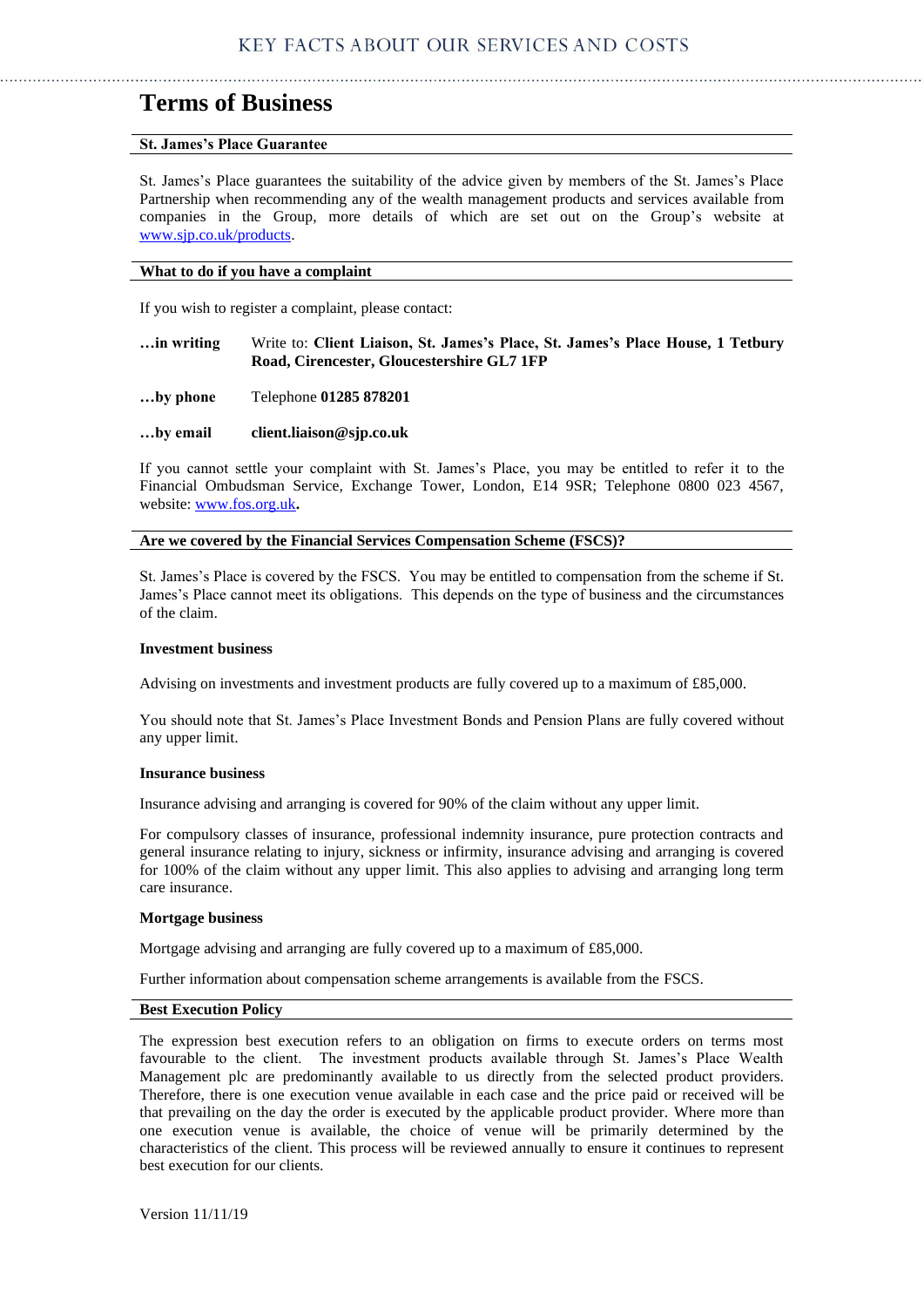## **Communications**

St. James's Place may contact you in English by various means from time to time unless we hear from you to the contrary.

#### **Acting in your interests**

The St. James's Place Group<sup>1</sup> is required to have a Conflicts of Interest Policy which sets out our approach to managing potential or actual conflicts of interest that may arise, and thereby protecting the integrity of the Group and its clients and stakeholders.

Where any conflicts of interest are identified, these will be managed honestly, fairly and, where possible, consistently, and in a transparent manner. St. James's Place management are actively involved in the management and resolution of any conflicts to ensure fair treatment of all parties.

If any material conflict of interest arises in relation to business that we are arranging for you, we will inform you in writing and obtain your consent before we carry out your instructions. Further details of the Group Conflicts of Interest Policy can be obtained on request.

# **Client categorisation and your rights**

We will categorise you as a retail client in accordance with the FCA's rules.

## **Scope of Authority**

Members of the St. James's Place Partnership are authorised to represent only the St. James's Place Group for the purposes of advising solely on the wealth management products and services available from companies in the Group, more details of which are set out on the Group's website at www.sjp.co.uk/products. The St. James's Place Partnership and the title "Partner" are marketing terms used to describe St. James's Place representatives. Your Partner may ask you to sign our 'Investing with St. James's Place' client registration form, to minimise the documentation you have to sign at the time you invest. The information we use to establish any new plan, including any provided through your Partner, will be set out in the plan schedule which we will send you when the plan is issued. You should always ensure that this is complete and accurate and inform us of any inaccuracies without delay.

# **Client identification**

St. James's Place are required to establish the identity of all applicants, beneficiaries, plus some other associated parties such as Trustees and Attorneys, and may therefore disclose information provided by you in connection with your application to third parties for this purpose. We may verify your identity electronically, against public records through an independent agency. Your credit file will show that an identification check has been carried out, but this information will not affect your credit rating.

#### **Data Protection Regulations**

The Partner, together with St James's Place Wealth Management plc, are the data controllers of any personal data you provide to us during this review and any personal data you subsequently provide or which is processed in connection with the products and services we provide to you.

We will collect and use your personal data such as your name and contact details, health information, family and lifestyle information, personal assets and liabilities, tax and residency details, financial products already held (e.g. Pension and protection).

We will use the personal data for the provision of financial advice and services, administration, communication, risk assessments, fraud prevention and other regulatory or legal purposes.

<sup>&</sup>lt;sup>1</sup> The St. James's Place Group is a wealth management group which includes St. James's Place Wealth Management Group plc and its subsidiaries St. James's Place UK plc, St. James's Place International plc, St. James's Place Wealth Management plc, St. James's Place Management Services Limited, St. James's Place Unit Trust Group Limited, St. James's Place Investment Administration Limited and Rowan Dartington and Co. Limited.